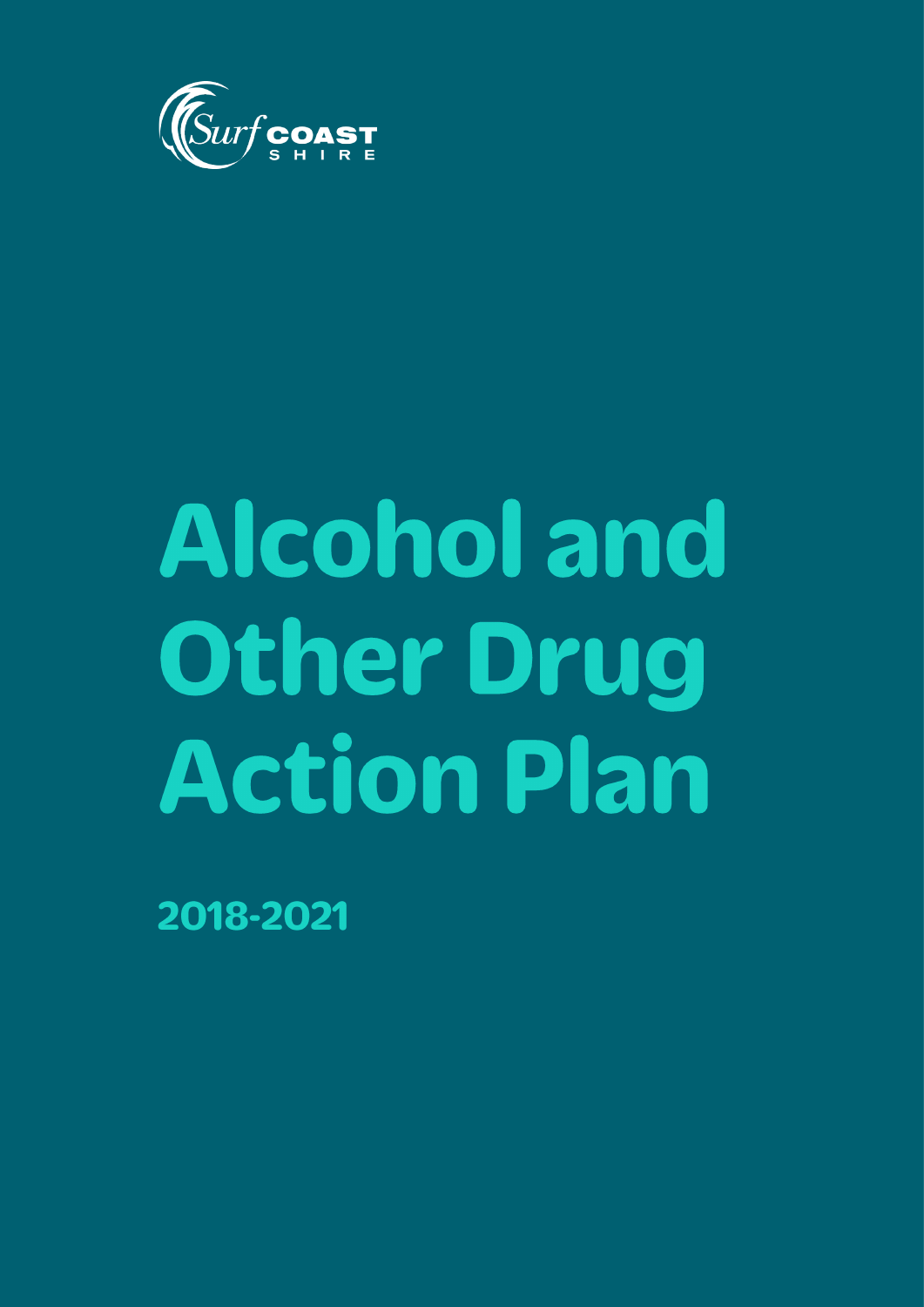### **Background**

The Alcohol and Other Drug Action Plan 2018-2021 details the best practice approach to prevent and reduce alcohol and other drug related harm across the Surf Coast Shire.

### **Council Plan Commitment**

In 2017 the Surf Coast Shire integrated the Municipal Public Health and Wellbeing into the 2017-2021 Council Plan. The Council Plan includes the strategic objective to 'support people to be healthy and active'. Within this objective the Council Plan commits to four strategies one of which is to 'develop and implement an alcohol, tobacco and drug strategy based on local evidence and best practice'.

As per the Council Plan, research has been undertaken to determine the prevalence of alcohol and other drug related harm within the Surf Coast Shire and develop an action plan to address issues identified.

### What is alcohol and other drug related harm?

Alcohol and other dug related harm is defined as a pattern of use that causes negative health, social and economic impacts.

Health harms that arise from alcohol and other drugs include preventable chronic diseases, injuries and road trauma.

Social harms caused by alcohol and other drug use include crime, assaults, family violence, childhood trauma and intergenerational trauma.

Economic harms include healthcare and law enforcement costs, decreased productivity, marginalisation and disadvantage.

#### What is harm minimisation?

Harm minimisation is considered the best practice approach to preventing and reducing harm associated with alcohol and other drugs. Harm minimisation involves a coordinated approach addressing three pillars: supply, demand and harm reduction.

Supply reduction strategies are those which aim to restrict the availability and accessibility of alcohol and other drugs. Whereas demand reduction strategies intended to delay, prevent or reduce use. Harm reduction strategies target specific risks that arise from alcohol and other drug use such as drink driving campaign.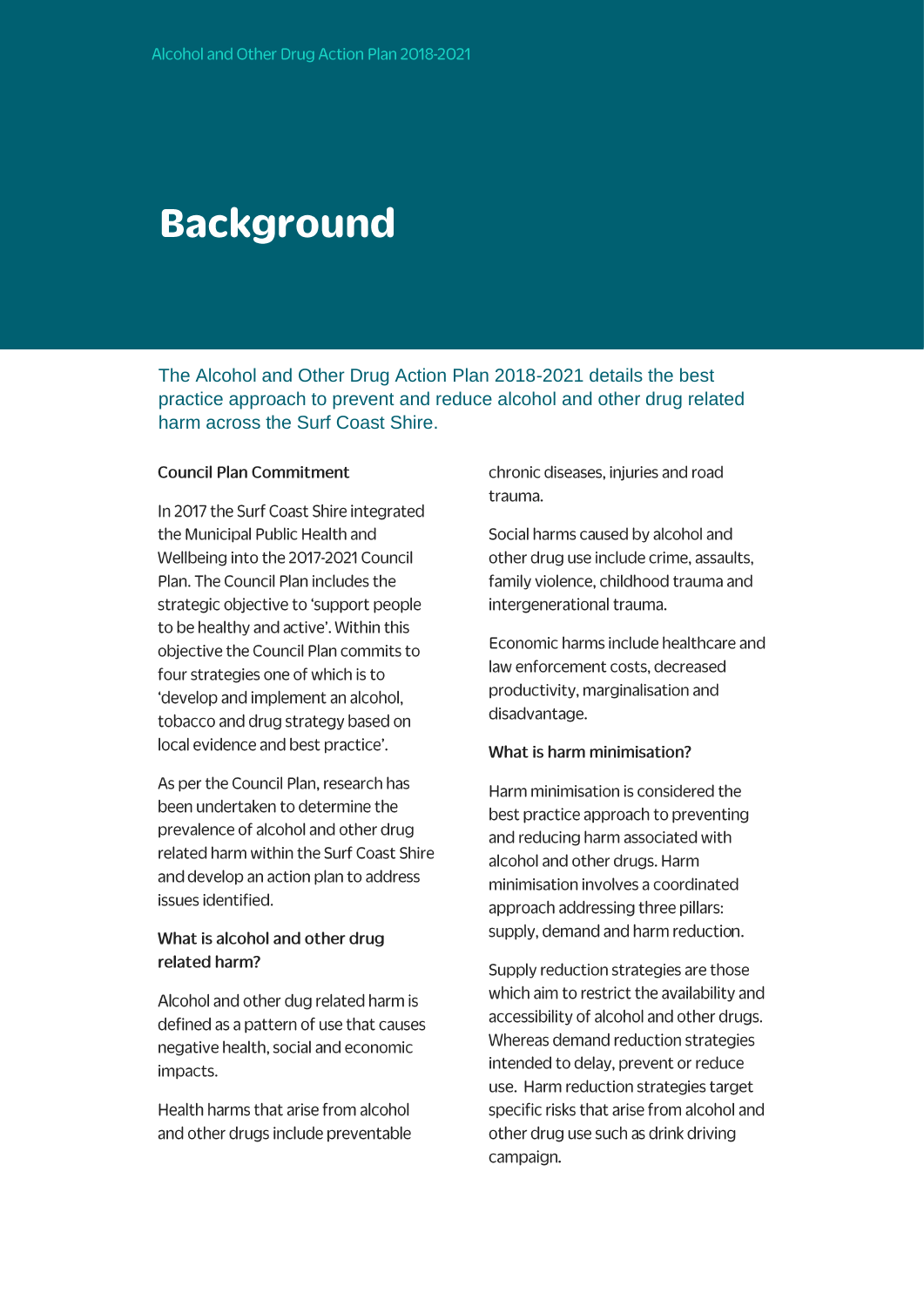# **Alcohol and other drug related** harm in the Surf Coast Shire

Harms from alcohol and other drugs affect all Australian communities, families and individuals, either directly or indirectly. Research was conducted to uncover the impact that alcohol and other drug use has within the Surf Coast Shire.

### **Tobacco**

10% of Surf Coast residents aged 18 or over are current smokers, which is lower than the Victorian average (13.1%). Due to effective long term health promotion interventions, smoking rates in Australia have been on a downward trend for over a decade. The National Drug Strategy Household Survey (NDSHS) showed that between 1991 and 2016 the proportion of persons smoking daily has halved (from 24% to 12.2%). Although despite this progress, tobacco remains the leading cause of cancer and the second leading cause of preventable death in Australia.

### **Illicit Drugs**

In 2016, 4 in 10 (or 43%) Australians aged 14 and over had illicitly used a drug during their lifetime. With the most commonly used illicit drugs being cannabis (10.4%), misuse of pharmaceuticals (3.6%), cocaine (2.5%) and ecstasy (2.2%). Interestingly, rates of illicit drug offences within the Surf Coast Shire are well below the Victorian average but drug related ambulance attendances have increased from 9 attendances in 2011/12 to 38 attendances in 2017/18. The highest proportion of these attendances was for those aged 15 - 24 years (57.8%).

### **Alcohol**

58.7% of Surf Coast Shire residents are at increased risk of alcohol-related harm on a single occasion of drinking; otherwise known as binge drinking. These figures are significantly higher than the Victorian average which is 42.5%. Harms associated with binge drinking include road traffic accidents, falls, drownings, assaults, suicide and acute alcohol toxicity. Evidence also highlights that the Surf Coast Shire has a higher proportion of residents with an attitude that reinforces a binge drinking culture.

79.7% Surf Coast residents aged 18 years and over are drinking at levels that put them at 'lifetime risk of alcohol-related harm'. Lifetime risk of alcohol related harm refers to the cumulative risk of experiencing injury, accidents, preventable chronic disease and early death. This rate is of significant concern given that t is 20.5 % higher than the Victorian average (59.2%) and places Surf Coast second out of 79 Councils for lifetime risk of alcohol related harm.

Alcohol is a drug that once consumed, affects the nervous system responsible for overall body control. Therefore drinking too much on a single occasion (binge drinking) is causally linked to alcoholrelated road incidents. Over the past five years there has been an upward trend in the number of drink driving fatalities on Australian roads and Surf Coast is not immune. In fact the Surf Coast Shire experiences a higher rate of alcohol related serious road injury than the rest of the state (Surf Coast 6.3 vs Victoria 4.1, per 10,000 population).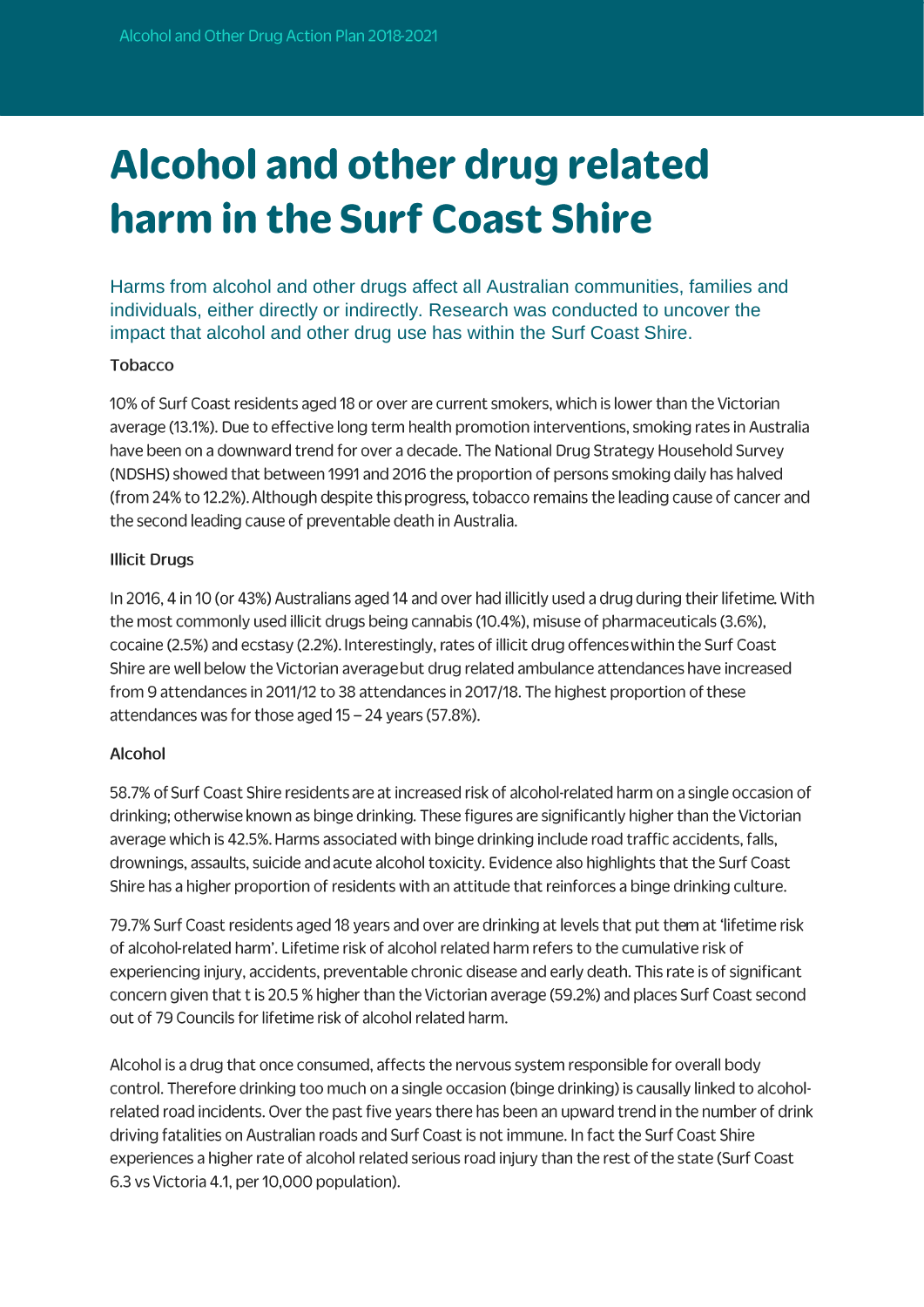## **Alcohol and Other Drug: Action Plan 2018-2021**

| <b>Council Plan</b><br><b>Strategy 6</b>                                                                                         | <b>Pillar 1: Supply Reduction</b>                                                                                                                                                               |                                                                                                                                                                                       |                              |  |
|----------------------------------------------------------------------------------------------------------------------------------|-------------------------------------------------------------------------------------------------------------------------------------------------------------------------------------------------|---------------------------------------------------------------------------------------------------------------------------------------------------------------------------------------|------------------------------|--|
|                                                                                                                                  | <b>Deliverables</b>                                                                                                                                                                             | <b>Partners</b>                                                                                                                                                                       | Timeframe                    |  |
| Develop and<br>implement an<br>alcohol, tobacco<br>and other drug<br>strategy based<br>on local<br>evidence and<br>best practice | Restricting the density of packaged liquor retail outlets<br>Explore using the local planning scheme to support the<br>health, wellbeing and safety of the future community.                    | <b>Planning and Development</b><br><b>Community Health and Development</b>                                                                                                            | December 2018 - June 2021    |  |
|                                                                                                                                  | <b>Licence Agreement Inclusion</b><br>Include and reinforce legislative requirements relating to<br>alcohol management and tobacco.                                                             | Recreation and Open Space Planning<br>Governance and Risk<br><b>Community Health and Development</b>                                                                                  | November 2018 - January 2019 |  |
|                                                                                                                                  | <b>Supply to Minors Monitoring and Support</b><br>Provide support to identified packaged liquor retail outlets<br>and sporting clubs to reduce the sale of alcohol to minors.                   | Deakin University<br><b>Youth Development</b><br>Recreation and Open Space Planning<br><b>Community Health and Development</b>                                                        | July 2019 - June 2021        |  |
|                                                                                                                                  | <b>Smoke-free Council Facilities</b><br>Reduce the social acceptability of smoking in family friendly<br>and health promoting environments.                                                     | Development Compliance and Local Laws<br><b>Environment and Community Safety</b><br>Recreation and Open Space Planning<br><b>Community Health and Development</b>                     | February 2019 - June 2021    |  |
|                                                                                                                                  | <b>Smoke-free Beaches</b><br>Reduce the social acceptability of smoking in family friendly<br>and health promoting environments.                                                                | <b>GORCC</b><br>Parks Victoria<br>Surf Life Saving Victoria<br>Development Compliance and Local Laws<br>Recreation and Open Space Planning<br><b>Community Health and Development</b> | February 2019 - June 2021    |  |
|                                                                                                                                  | <b>Smoke and Alcohol Free Events</b><br>Explore the potential to develop community event grant<br>criteria that reduces the number of Council funded events<br>supplying alcohol to the public. | <b>Events</b><br><b>Community Health and Development</b>                                                                                                                              | February 2019 - June 2021    |  |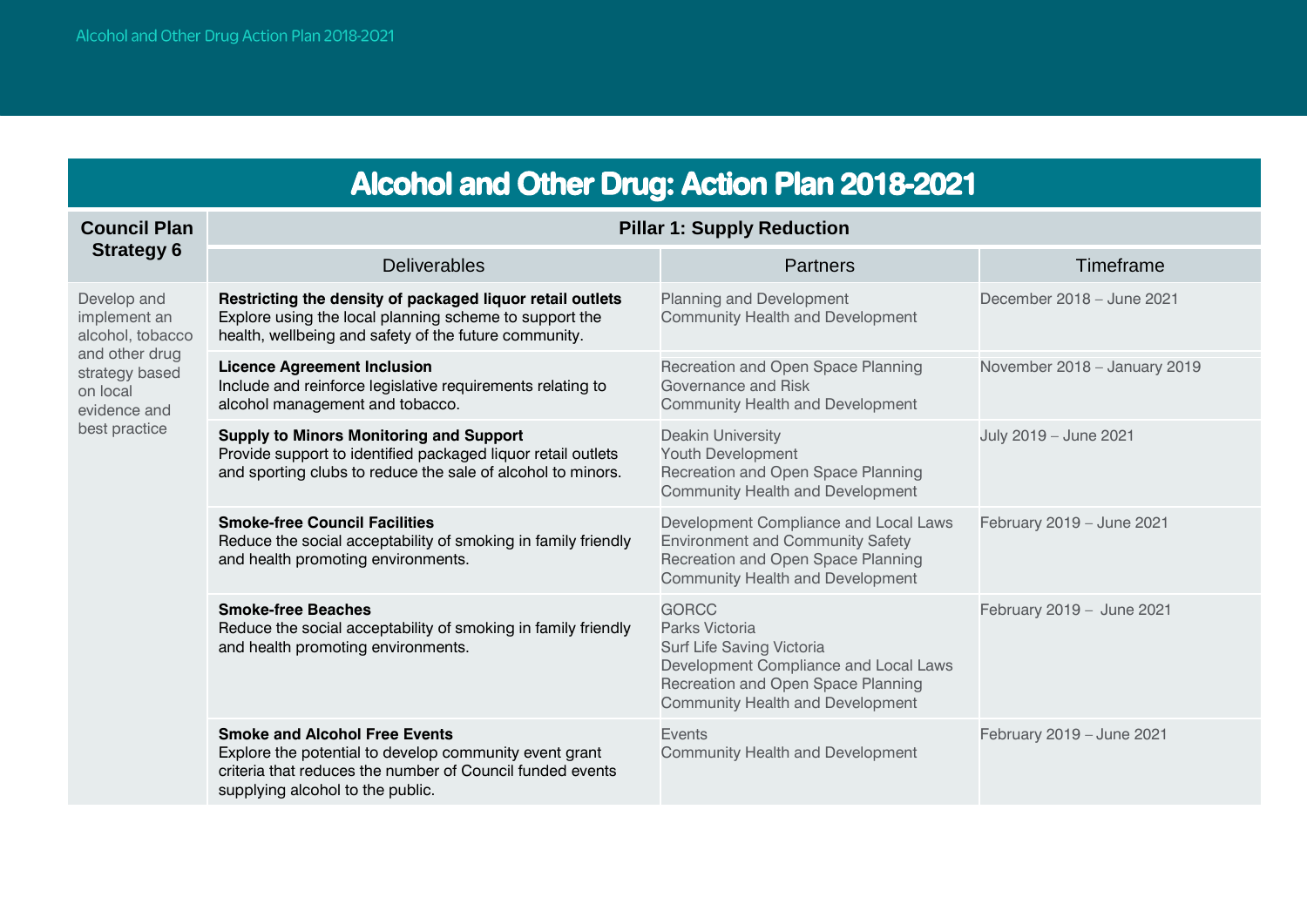| <b>Pillar 2: Demand Reduction</b>                                                                                                                                                                                                                |                                                                                                                                                                    |                           |  |  |  |
|--------------------------------------------------------------------------------------------------------------------------------------------------------------------------------------------------------------------------------------------------|--------------------------------------------------------------------------------------------------------------------------------------------------------------------|---------------------------|--|--|--|
| <b>Deliverables</b>                                                                                                                                                                                                                              | <b>Partners</b>                                                                                                                                                    | Timeframe                 |  |  |  |
| <b>Hello Sunday Morning</b><br>Coordinate the delivery of this evidence based community<br>alcohol culture change program.                                                                                                                       | <b>Hello Sunday Morning</b><br><b>Community Groups</b><br><b>Local Businesses</b><br>Recreation and Open Space Planning<br><b>Community Health and Development</b> | February 2019 - June 2021 |  |  |  |
| 'Just Think' Program<br>Coordinate the delivery of this 'whole of school' approach to<br>reducing harms and preventing early uptake of alcohol and<br>other drugs.                                                                               | headspace Geelong<br>Barwon Child, Youth and Family<br><b>Secondary Schools</b><br><b>Youth Development</b><br><b>Community Health and Development</b>             | February 2019 - June 2021 |  |  |  |
| <b>Achievement Program - Workplace Settings</b><br>Support the delivery of this best practice health promotion<br>program which requires organisations to meet six<br>benchmarks, including the Alcohol and Other Drugs and<br>Smoking.          | <b>Cancer Council</b><br><b>Barwon Health</b><br>People and Culture<br><b>Community Health and Development</b>                                                     | February 2019 - June 2021 |  |  |  |
| <b>Achievement Program - Early Childhood Settings</b><br>Coordinate the delivery of this best practice health promotion<br>program which requires organisations to meet six<br>benchmarks, including the Alcohol and Other Drugs and<br>Smoking. | <b>Cancer Council</b><br><b>Bellarine Community Health Service</b><br><b>Early Years</b><br><b>Community Health and Development</b>                                | February 2019 - June 2021 |  |  |  |